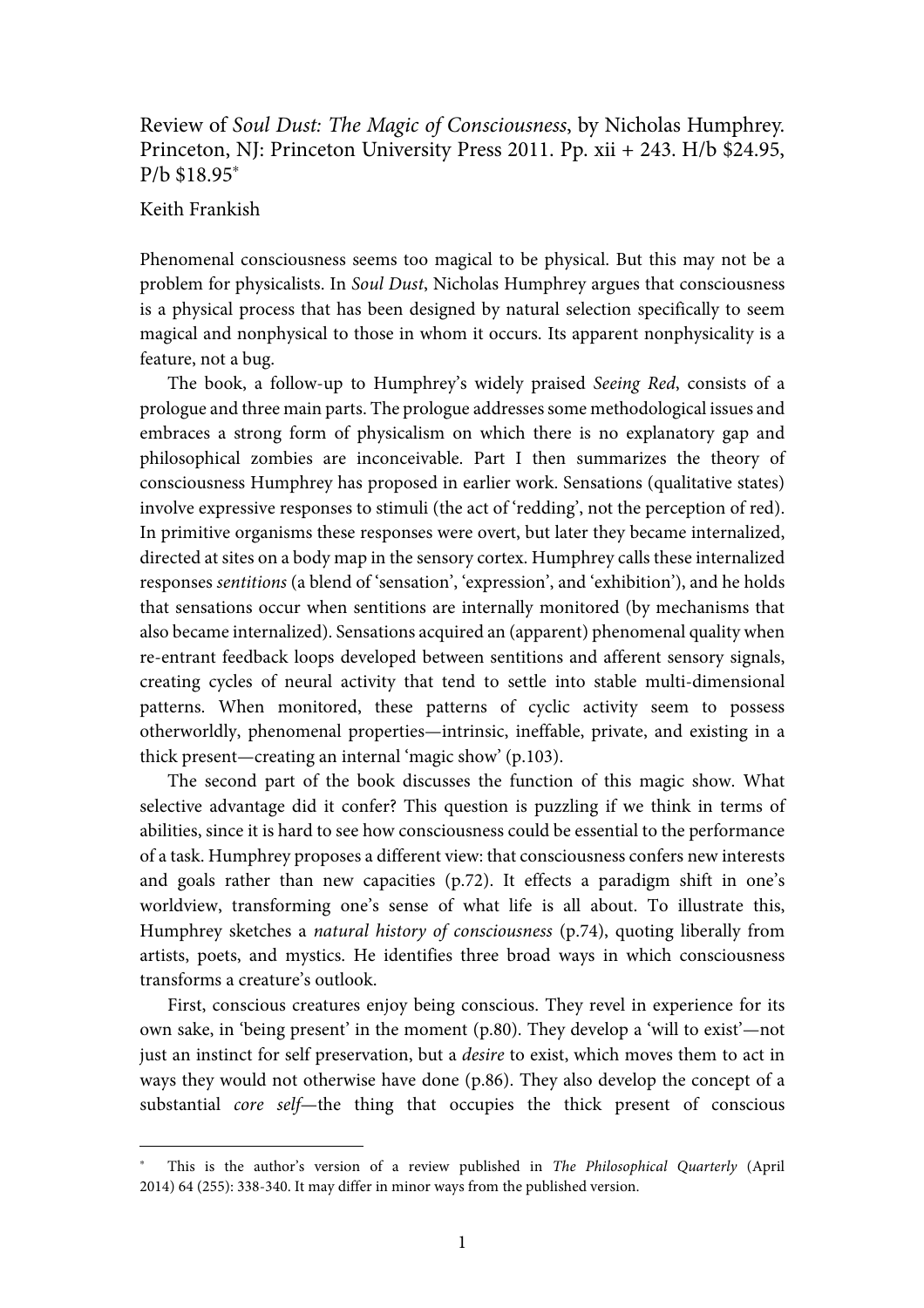experience—and, in the case of humans, they form a fear of this self's loss in death. These attitudes lead them to embrace life and cling to it, and they have considerable survival value. Second, conscious beings enjoy being in the world. We project phenomenal properties onto the world, conflating the sensation of red at our retina with the reflection of light from a red surface, as if the surface were part of our retina and itself responding redly (p.116). The psychological effect of this, Humphrey argues, is to make the world seem a place of intrinsic value, delight, and enchantment, which we are inspired to engage with, explore, and discover. A nonconscious creature's world would be disenchanted, and their engagement with it much shallower. Third, reflective conscious beings such as ourselves enjoy having conscious selves. One's conscious self seems to have unconditioned free will and to be the source of the phenomenal richness of the external world, and, sensing this, we form a vastly enhanced conception of our individual significance.

 Reflective conscious beings also conceive of themselves as psychic unities. With its seemingly substantial existence, the core self provides the psychic bassline that unites the other mental faculties to form an extended personal self, which not only feels, but also thinks, wills, perceives, remembers, and so on. Thus, we come to see ourselves as individual Egos, or souls, whose fate and development are of central importance to us.

 The final part of the book takes up this theme. We are adapted to the 'soul niche' (p.158)—a conceptual territory where we represent ourselves and others as free-willed spiritual beings with intense inner lives, and where we obsess over the fate of our consciousnesses. This conceptual niche is where we flourish as a species, and we have sculpted it further through culture. The niche is dangerous, however; the more exalted our conception of the self, the more anxious we become about the loss of the self. The prospect of Ego's inevitable extinction can be debilitating, undercutting all reasons for acting. Humphrey argues that the only effective response is to believe that our souls will not die—that they are immaterial, independent, and immortal. Moreover, he goes on, commonsense reflection on consciousness, and on its suspension and revival in sleep and dreaming, provides reasons (or at least excuses) for believing this. Thus, in equipping us for the soul niche, evolution has also fortuitously equipped us with the means to deal with the biggest danger lurking there.

 In a short closing chapter, Humphrey speculates briefly about the extent to which human consciousness differs phenomenally from that of nonhuman animals and suggests that any differences are likely to be refinements rather than radical transformations. The text is supplemented with twenty pages of endnotes containing scholarly notes and references.

 This is a bold, important, and exciting book. Too often, researchers on consciousness don't see the wood for the trees. Much research has a narrow focus, and evolutionary perspectives are often neglected (indeed, some views of consciousness preclude them). Humphrey offers a welcome corrective, sketching an account of the nature, function, and evolutionary history of consciousness that draws on psychology, neurology, ethology, anthropology, art, literature, and mysticism. And the account is both surprising and enormously persuasive. The book is full of original ideas and